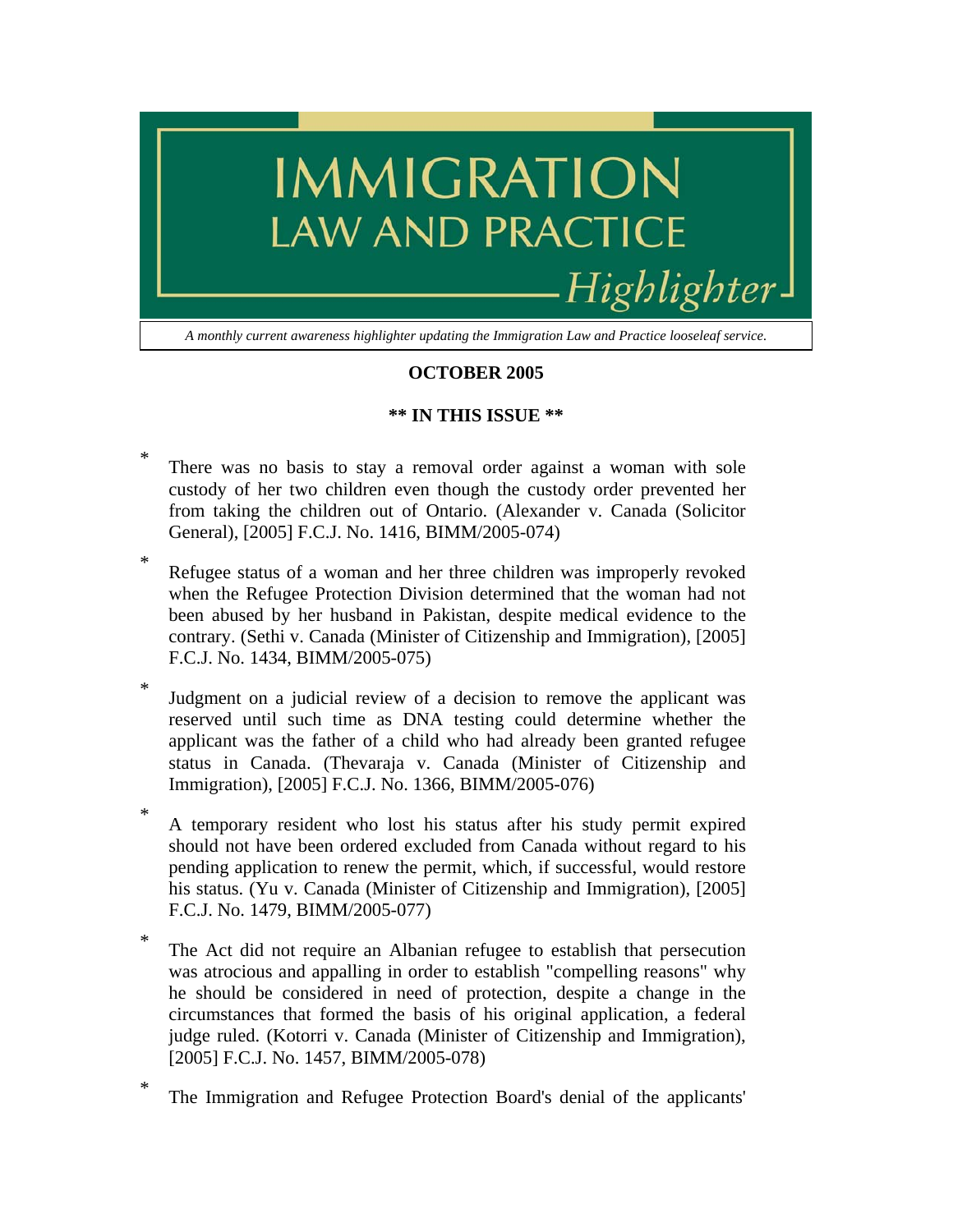refugee claims was set aside because the Board failed to provide evidence that the applicants' fear of persecution was not well-founded or that they had a viable internal flight alternative. (Cuevas v. Canada (Minister of Citizenship and Immigration), [2005] F.C.J. No. 1425, BIMM/2005-079)

- \* A new hearing before the Immigration and Refugee Protection was ordered after an initial panel denied an applicant's claim for refugee status without referring to the applicant's evidence of the treatment he would receive if he returned to Syria, where he had previously evaded military service. (Smoudi v. Canada (Minister of Citizenship and Immigration), [2005] F.C.J. No. 1404, BIMM/2005-080)
- \* There was no requirement in the Board's gender-related guidelines that a male Immigration and Refugee Board member recuse himself in favour of a female board member in order to hear a female applicant's claim which included allegations that she was raped. The Board member conducted himself with sensitivity toward the applicant and denied her application based on her inability to establish that she was discriminated against in Hungary because of her Roma background. (Gyorgyjakab v. Canada (Minister of Citizenship and Immigration), [2005] F.C.J. No. 1375, BIMM/2005-081)

## **\*\* NEW CASE LAW \*\***

Constitutional law -- Canadian Charter of Rights and Freedoms -- Legal rights -- Life, liberty and security of person -- Principles of fundamental justice -- Family law -- Custody and access -- Removal of child from jurisdiction -- Immigration law -- Exclusion, detention and expulsion -- Deportation or removal -- Order -- Execution of -- Family of deported or excluded persons -- International law and conflict of laws -- Conflict of laws -- Custody and access.

*Alexander v. Canada (Solicitor General); [2005] F.C.J. No. 1416, BIMM/2005-074; Federal Court, Dawson J., August 23, 2005.*

Application by Alexander for judicial review of a decision holding that a custody order which provided she could not remove her children from Ontario did not operate to stay a removal order against her. Alexander came to Canada from Grenada as a visitor and remained beyond her visa's expiration. While in Canada she gave birth to two children. Her applications for refugee status and appeal on humanitarian and compassionate grounds were dismissed and a pre-removal risk assessment was negative. A removal order issued. Alexander then applied for custody and child support for her children and an order prohibiting the removal of the children from Canada. The father of the first child had no relationship with Alexander after learning she was pregnant, and the father of her second child had previously denied paternity. Alexander admitted she sought the non-removal order to assist her in efforts to keep her together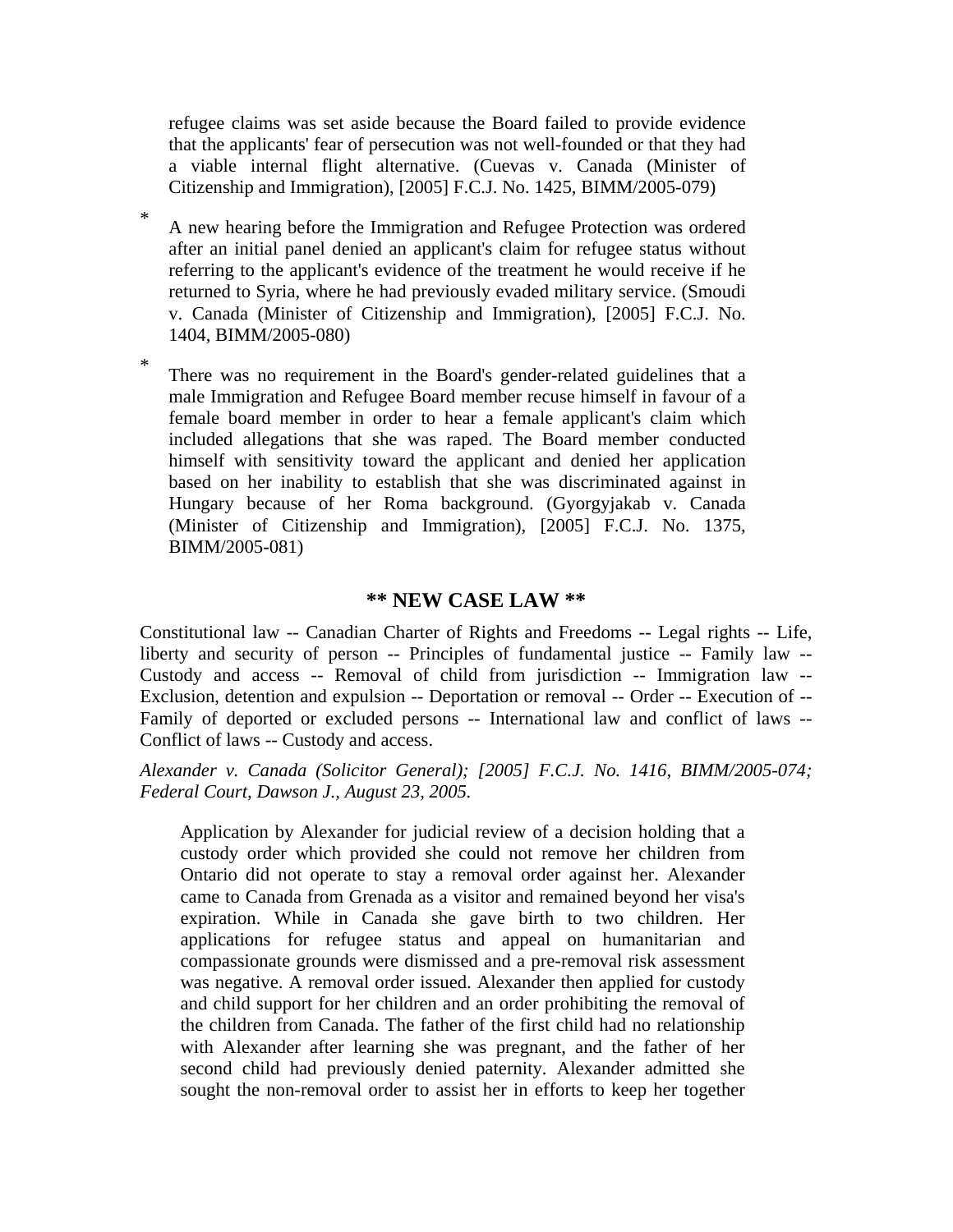with her children in Canada. Alexander was granted interim sole custody of the children. The non-removal order formed part of the judgment. Her counsel faxed a copy of the order to the removals officer, who concluded the custody order did not constitute a stay of the removal order. No reasons were provided. Alexander was granted an interim stay of the removal order, later extended pending final resolution of the custody issues. In January 2005, Alexander was granted sole custody of the children, with access rights to the father of the second child. She was ordered not to remove the children from Ontario for six months.

HELD: Application dismissed. The execution of the removal order against Alexander did not contravene either the interim or the final custody order. The removal order did not apply to the children, only to Alexander. As such, a statutory stay of the removal order was not necessitated. The best interests of the children was only one of a number of factors to be considered in determining whether or not to remove Alexander, although it was the paramount consideration in determining custody. The Charter did not apply to the situation, as it did not protect the right to maintain and continue a parent-child relationship, and the best interests of children was not a principle of fundamental justice. No breach of procedural fairness was evidenced by the failure of immigration officers to give reasons for their decisions. The question of whether or not a family law order precluding the removal of children from Canada was contravened if the parent were ordered removed from Canada was certified.

Immigration law -- Admission to Canada -- Appeals or judicial review -- Refugees -- Disqualifications -- Misrepresentation -- Grounds -- Battered women.

*Sethi v. Canada (Minister of Citizenship and Immigration); [2005] F.C.J. No. 1434, BIMM/2005-075; Federal Court, Tremblay-Lamer J., August 29, 2005.*

Application by Sethi and her three children for judicial review of a decision allowing the Minister to vacate their refugee status. The family members were citizens of Pakistan. They were found to have a wellfounded fear of persecution in Pakistan in their application for refugee status in 1998. In 2003, the Minister applied to vacate the Sethis' refugee status because it was obtained on the basis of wrong or misrepresented facts. The 1998 decision was nullified by the Refugee Protection Division. Sethi traveled under different names in Canada and the United States, and she gave different accounts regarding her relationship with her husband, including allegations of abuse against him. Sethi claimed to have suffered abuse in Pakistan by her husband, but the Refugee Protection Division determined it did not occur, although medical evidence existed to the contrary.

HELD: Application allowed. The matter was referred back for redetermination by a differently-constituted panel. Given the medical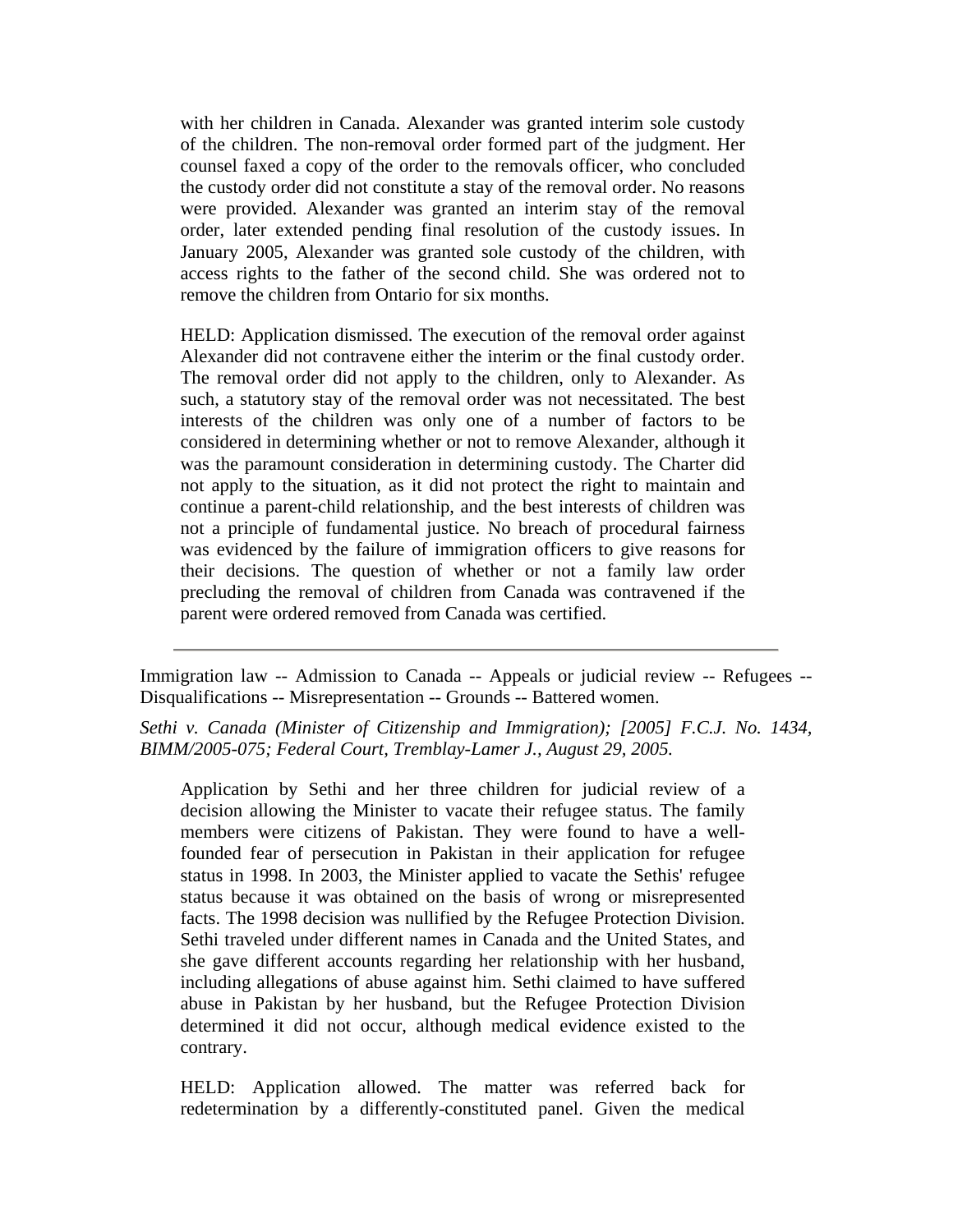evidence from Pakistan, the Refugee Protection Division's decision was so flawed that it could not stand.

Immigration law -- Exclusion, detention and expulsion -- Appeals or judicial review -- Deportation or removal -- Stay of -- Family of deported or excluded persons.

*Thevaraja v. Canada (Minister of Citizenship and Immigration); [2005] F.C.J. No. 1366, BIMM/2005-076; Federal Court, Lemieux J., August 16, 2005.*

Application by Thevaraja for judicial review of a removal officer's decision not to defer his removal. Thevaraja had a pending application for landing based on humanitarian and compassionate grounds. The removal was stayed pending the resolution of this application. Thevaraja claimed he was the father of a child conceived while he lived in Sri Lanka. Thevaraja came to Canada in 2000, claiming refugee status. He included information about the child and her mother in his application, but it was rejected. The child and her mother came to Canada in 2003 and were granted refugee status. Thevaraja claimed he married the child's mother when he met up with her in Canada in 2004. The removal officer refused to defer Thevaraja's removal because he disputed whether Thevaraja was indeed the child's father.

HELD: Judgment was reserved until such time as Thevaraja and the child underwent DNA testing to determine whether he was her father.

Immigration law -- Exclusion, detention and expulsions -- Appeals or judicial review -- Admission to Canada -- Permits.

*Yu v. Canada (Minister of Citizenship and Immigration); [2005] F.C.J. No. 1479, BIMM/2005-077; Federal Court, Simpson J., September 7, 2005.*

Application by Yu for judicial review of an exclusion order. The applicant was in Canada on a study permit that expired on October 30, 2003 and he did not apply for a renewal. The expiration of his permit resulted in the loss of his status as a temporary resident. The applicant applied for renewal on October 31, 2003, one day after the expiration. The exclusion order was issued on April 1, 2004 before the renewal application was considered. As a result, the renewal was denied.

HELD: Application allowed. The question was whether it was fair and in accordance with the principles of natural justice and the meaning of s. 182 of the Immigration and Refugee Protection Regulations to issue the exclusion order based on a loss of status without deciding the application to restore the permit. It could not be said that a temporary resident who had applied for restoration of his permit in a timely manner, as he was entitled to do under the Regulations, had failed to comply with or breached the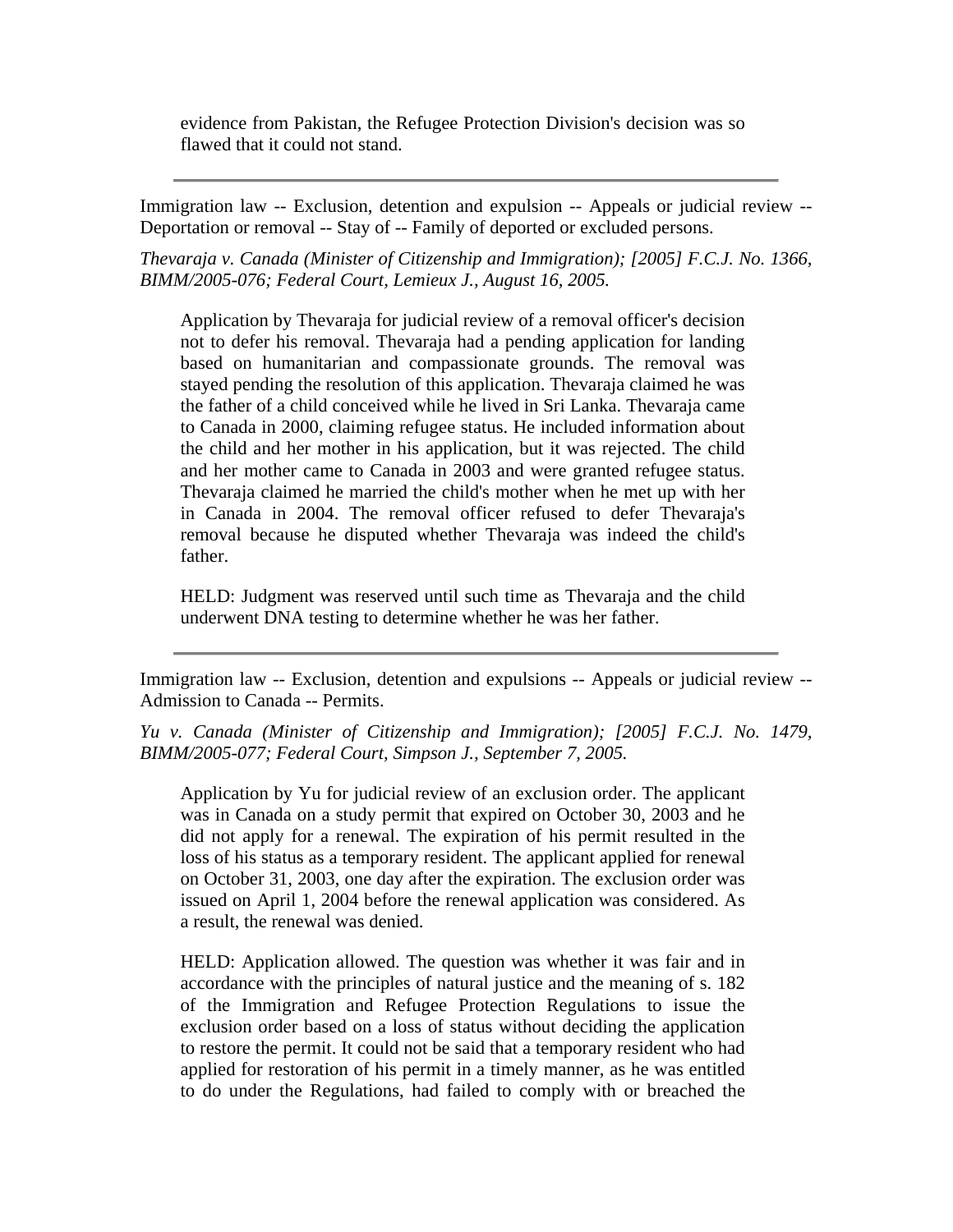Immigration and Refugee Protection Act.

Immigration law -- Admission to Canada -- Refugees -- Grounds -- Well-founded fear of persecution -- Political activity or opinion -- Person in need of protection -- Changed circumstances.

*Kotorri v. Canada (Minister of Citizenship and Immigration); [2005] F.C.J. No. 1457, BIMM/2005-078; Federal Court, Beaudry J., September 1, 2005.*

Application by Kotorri for judicial review of the Immigration Refugee Board's determination that he was not a Convention refugee and a person in need of protection. Kotorri, an 18-year-old citizen of Albania, claimed a well-founded fear of persecution based on his political opinion and membership in a particular social group, defined as family. The applicant's parents were both politically active with the Democratic Party and the police twice beat his father as a result. In March 2001, Kotorri's family, except for Kotorri, left Albania because of problems related to their political affiliations and came to Canada. Upon returning to his hometown in July 2002, Kotorri alleged that the situation had improved, but that he thought the police were following him. He fled to Canada. The Board dismissed the claim on the basis that there was insufficient evidence to warrant the application of the compelling reasons exception found in s. 108(4) of the Immigration and Refugee Protection Act.

HELD: Application allowed. The Board erred in inferring that persecution must reach a level qualified as atrocious and appalling for the compelling reasons exception to apply. The Board must decide each case based on the totality of the evidence. On that basis, the court's intervention was justified.

Immigration law -- Admission to Canada -- Appeals or judicial review -- Refugees -- Grounds -- Well-founded fear of persecution -- Persecution, protection of country of nationality -- Internal flight alternative -- Immigration and Refugee Board -- Reasons for decision.

*Cuevas v. Canada (Minister of Citizenship and Immigration); [2005] F.C.J. No. 1425, BIMM/2005-079; Federal Court, Kelen J., August 24, 2005.*

Application by Cuevas and his wife for judicial review of a decision by the Immigration and Refugee Protection Board refusing their refugee claims. Cuevas ran a collection agency in Venezuela. He claimed members of the guerilla forces extorted money from his business on a monthly basis, and that he was threatened and beaten by the extortionists. An employee of his business was also robbed. Cuevas reported the robbery and beatings to the police and as a result his life was threatened. He and his wife left Venezuela in 2003 and claimed refugee status in Canada. Cuevas claimed family members in Venezuela had received threatening phone calls from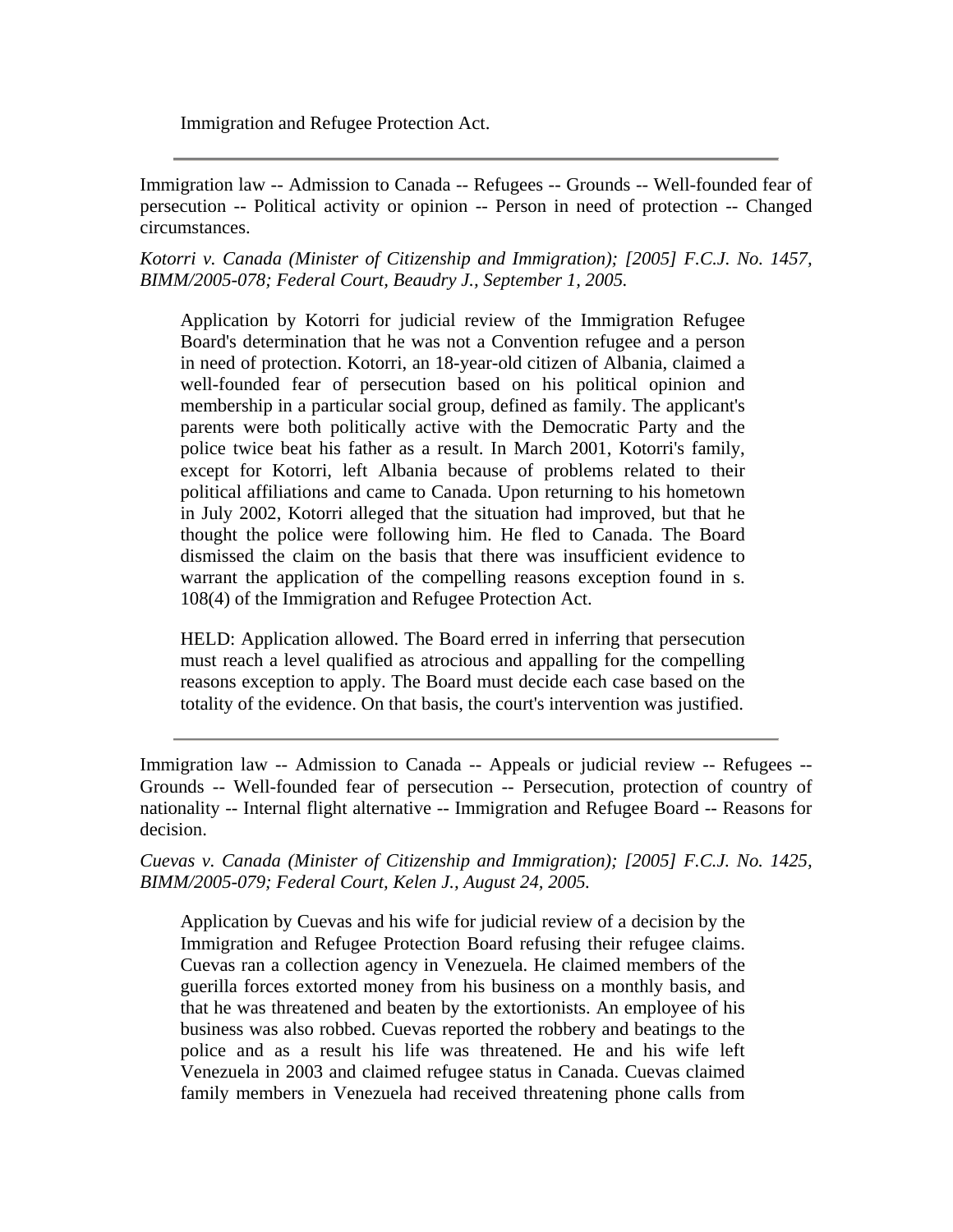the guerillas demanding to know where he and his wife were. The Board rejected the refugee claims by Cuevas and his wife because there was no more than a mere possibility that they faced persecution if they returned to Venezuela since they no longer operated the business and 10 months had passed since they left Venezuela. The Board also concluded they had a viable internal flight alternative to Caracas, Venezuela.

HELD: Application allowed. The matter was remitted to a different panel for redetermination. The Board erred in requiring Cuevas and his wife to demonstrate that their fear of persecution was objectively well-founded. It was incumbent on the Board to provide some evidence that the fear was not well-founded. The Board erred in failing to consider evidence about the fact that the guerillas were still looking for them. It also erred in its assessment of the internal flight alternative, as it referred to no documentary evidence to support its conclusion.

Immigration law -- Admission to Canada -- Appeals or judicial review -- Refugees -- Person in need of protection -- Hearings -- Evidence.

*Smoudi v. Canada (Minister of Citizenship and Immigration); [2005] F.C.J. No. 1404, BIMM/2005-080; Federal Court, O'Reilly J., August 22, 2005.*

Application by Smoudi, a citizen of Paraguay, for judicial review of a decision by an Immigration and Refugee Protection panel refusing his refugee claim. Smoudi was born in Syria and moved to Paraguay in 1986. He came to Canada for business reasons in 1995, later making a claim for refugee protection here when his Canadian work visa and Paraguayan citizenship expired. Smoudi asserted that he had a fear of returning to Syria, as he was a conscientious objector to military service there. The panel based its decision in part on the fact that Smoudi was not credible in making allegations that he faced disproportionately severe punishment by Syrian authorities because he evaded military service. Smoudi had testified that he would be jailed for at least five years and could receive the death penalty.

HELD: Application allowed. The panel erred in failing to properly weigh evidence Smoudi gave about the disproportionately severe treatment he would receive if he was returned to Syria.

Immigration law -- Admission to Canada -- Appeals or judicial review -- Refugees -- Person in need of protection -- Hearings -- Composition of panel.

*Gyorgyjakab v. Canada (Minister of Citizenship and Immigration); [2005] F.C.J. No. 1375, BIMM/2005-081; Federal Court, Blais J., August 16, 2005.*

Application by Gyorgyjakab for judicial review of a decision by the